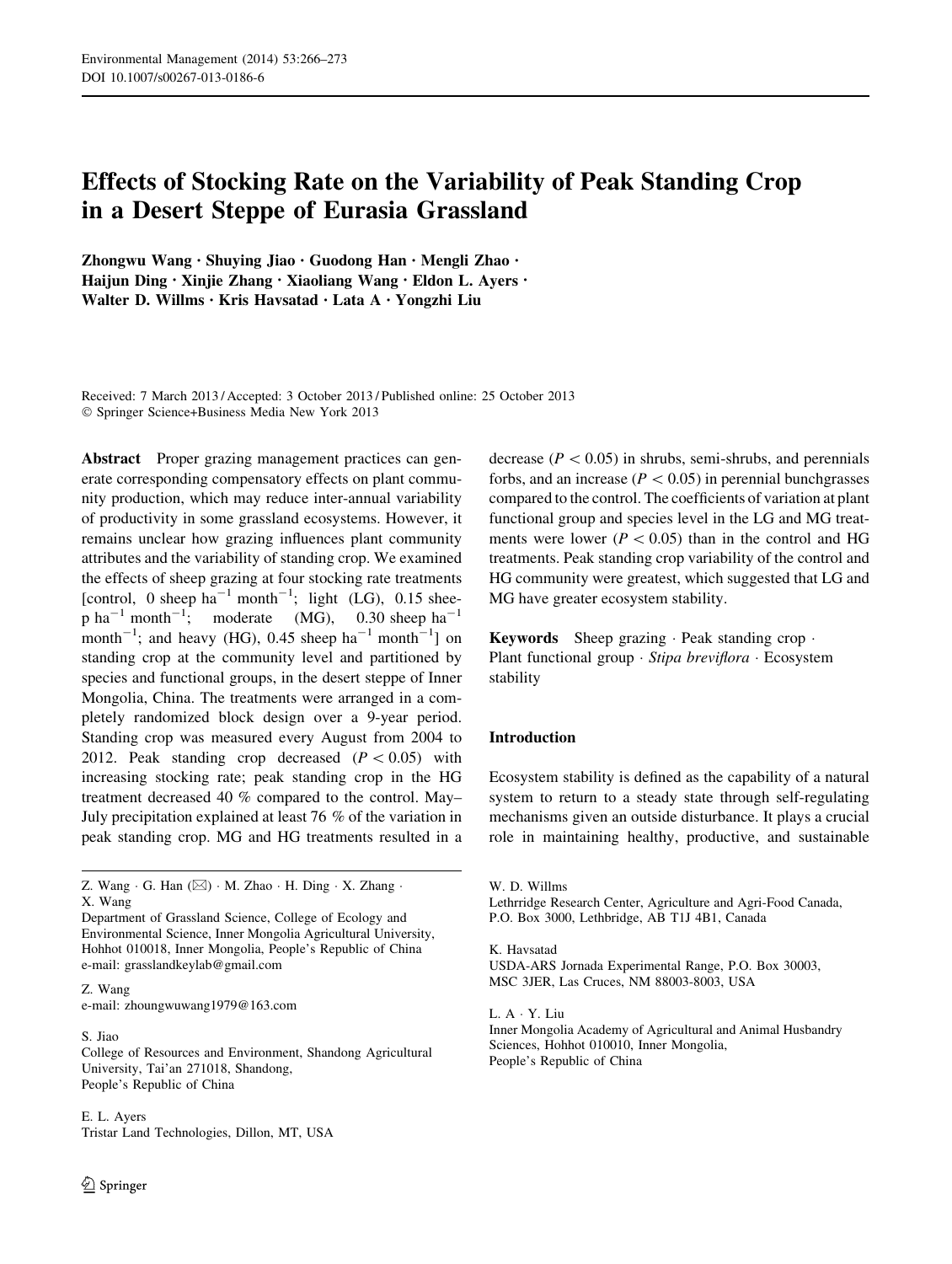grasslands and is mainly influenced by disturbance, climatic condition, and nutrient cycling (Hooper and Vitousek [1997;](#page-7-0) Tilman et al. [1997](#page-7-0), [2006](#page-7-0); Tilman [1999](#page-7-0); Wardle et al. [2000\)](#page-7-0). Therefore, in order to make appropriate management decisions, it is important to understand the factors influencing grassland ecosystem stability. Among the disturbance factors, grazing is important, since it can maintain grassland health and insure a flow of ecosystem goods and services.

Productivity is one of the most important indicators to quantitatively evaluate species composition changes and variability of the plant community. In recent years, the effects of species, plant functional groups (PFGs), and community on aboveground community biomass production have been used to evaluate ecosystem stability (Tilman [1999;](#page-7-0) Pfisterer and Schmid [2002](#page-7-0); Bai et al. [2004](#page-7-0); Wang et al. [2005](#page-7-0)). The compensatory effect between different species and different PFGs is an important factor contributing to the relationship between community composition and stability. Bai et al. [\(2004](#page-7-0)) concluded that compensatory effects exist at both species and PFG levels. Reductions in biomass of one species or PFG are invariably compensated by increases from other species or PFGs (Tilman [1999;](#page-7-0) Bai et al. [2004\)](#page-7-0).

Livestock grazing is one of the most prevalent grassland uses in the world. Thus, grazing management has a tremendous influence on the quantity and quality of carbon cycles into grassland ecosystems by modifying species composition and functional group diversity of plant communities (Pastor and Cohen [1997](#page-7-0)). As a kind of animal disturbance, grazing is a key, natural, evolutionarily developed, and ecological process affecting grassland ecosystems, which has crucial consequences for grassland stability and ecosystem functionality (Hickman et al. [2004\)](#page-7-0). Many studies have been carried out to investigate the influence of livestock grazing on the vegetation condition and changes of PFGs (Xu et al. [2005](#page-7-0); Derner et al. [2006;](#page-7-0) Garibaldi et al. [2007;](#page-7-0) Muller et al. [2007\)](#page-7-0). PFG responses to grazing are complicated. For example, the different PFGs can be either grazing-averse or grazingtolerant (Navarro et al. [2006](#page-7-0)); and different PFGs often respond differently to grazing intensity (Bisigato and Bertiller [1997;](#page-7-0) McIntyre and Lavorel [2001\)](#page-7-0).

Much progress has been made in understanding the effects of grazing on ecosystem stability. A model of resource competition, which depends on a competitive compensation (negative covariance effect) and on over yielding (ecosystem productivity increasing with diversity), provides good prediction of population and community stability (Tilman [1999](#page-7-0); Muller et al. [2007](#page-7-0)). Other studies on the relationship between stocking rate and soil physical and chemical properties, stocking rate and plant diversity, and stocking rate and ecosystem stability were done within the last few decades (Heitschmidt et al. [1989](#page-7-0); Taylor et al. [1997;](#page-7-0) Weikard and Hein [2011](#page-7-0)). However, it remains unclear how stocking rate influences plant relations and the variability of plant community biomass production. Therefore, we conducted a study to determine the effect of stocking rate on biomass production stability and evaluate the compensatory responses of PFGs/species to different stocking rate treatments.

The study was conducted in the desert steppe, which accounts for 30 million hectares that represents 39 % of grassland area in Inner Mongolia, China (Angerer et al. [2008](#page-7-0), Han et al. [2008](#page-7-0)). The desert steppe provides the largest amount of resources for livestock production in Inner Mongolia (Li et al. [2008](#page-7-0)), but is considered to be the most threatened and ''at risk'' grassland ecosystem due to continuous degradation. Since previous related studies have primarily focused on Inner Mongolia's typical steppe, here we studied the relationship between compensatory effect and stocking rate in the desert steppe region, which has been largely ignored so far. Our results would provide important insights into the management and conservation of this grassland.

## Materials and Methods

#### Site Description

The study site was located in the Siziwang Banner of Inner Mongolia Autonomous Region in China (41°46'43.6"N, 111°53'41.7"E; elevation 1456 m). Climatic characteristics are described as a prototypical continental climate with an average annual precipitation of 214 mm and an average annual temperature of 3.6  $\degree$ C (Table [1](#page-2-0)). Maximum average monthly air temperature occurs in July  $(28.3 \degree C)$ , while the minimum monthly temperature occurs in January  $(-27.6 \degree C)$ . Eighty percent or more of annual precipitation is received during the growing season (May–September). There is a frost-free period of approximately 120 days. Of the 50 species found on the study site, Stipa breviflora Griseb., Artemisia frigida Willd., and Cleistogenes songorica (Roshev.) Ohwi were dominant species. We classified the species into five PFGs as perennial bunch grasses, perennial rhizomatous grasses, shrubs and semishrubs (SS), perennial forbs (PF), and annual and biennials (Bai and Chen [2000\)](#page-7-0) (Table [2\)](#page-2-0). Historically, the study site was grazed by sheep on a year-long basis at a relatively high stocking rate, which was estimated as 1.0 sheep equivalent ha<sup>-1</sup> (Kemp et al. [2013](#page-7-0)). The grassland condition at the initial stage of our study reflected the past heavy use with a vegetative cover of 17–20 % and an average plant height of approximately 8 cm. The soil is a Kastanozem (FAO soil classification) with a sandy loam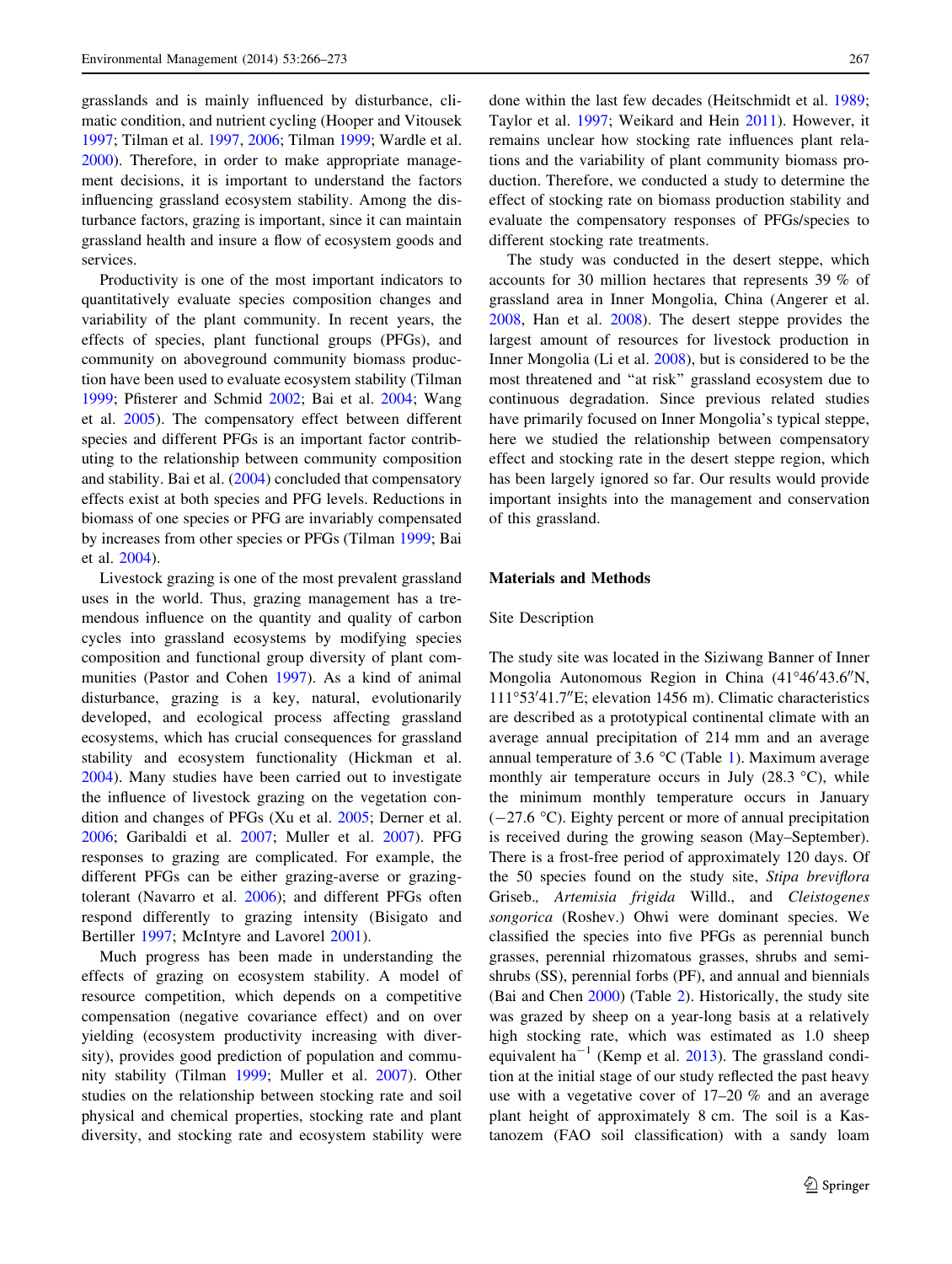<span id="page-2-0"></span>Table 1 Average annual air temperatures and annual total precipitation over selected periods at the experimental site in the desert steppe of the Siziwang Banner, Inner Mongolia

| Year    | May precipitation<br>$(C)$ (mm) | Average air temperature | June<br>precipitation<br>(mm) | July<br>precipitation<br>(mm) | May-July<br>precipitation<br>(mm) | Total<br>precipitation<br>(mm) |  |
|---------|---------------------------------|-------------------------|-------------------------------|-------------------------------|-----------------------------------|--------------------------------|--|
| 2004    | 4.1                             | 72                      | 32                            | 51                            | 155                               | 253                            |  |
| 2005    | 3.0                             | 30                      | $<$ 1                         | 22                            | 52                                | 157                            |  |
| 2006    | 4.0                             | 24                      | 24                            | 42                            | 90                                | 161                            |  |
| 2007    | 4.1                             | 13                      | 31                            | 37                            | 81                                | 162                            |  |
| 2008    | 2.9                             | 5                       | 45                            | 69                            | 119                               | 231                            |  |
| 2009    | 4.8                             | 37                      | 20                            | 32                            | 89                                | 249                            |  |
| 2010    | 4.4                             | 35                      | 31                            | 41                            | 107                               | 264                            |  |
| 2011    | 3.5                             | 8                       | 18                            | 56                            | 82                                | 153                            |  |
| 2012    | 1.6                             | 23                      | 49                            | 131                           | 203                               | 294                            |  |
| Average | 3.6                             | 27                      | 28                            | 53                            | 108                               | 214                            |  |

texture, a pH of 8.6 and organic C concentration of 13.7 g  $kg^{-1}$  at the soil surface.

#### Experimental Design

The stocking rate experiment was initiated in June 2004 as a completely randomized block design with four grazing treatments and three replicates. In total, 12 plots (4.4 ha each) were fenced and stocked with sheep at rates of 0, 0.15, 0.30, and 0.45 sheep  $ha^{-1}$  month<sup>-1</sup>. These rates were defined as control, light grazing (LG), moderate grazing (MG), and heavy grazing (HG), respectively. Two-year local Mongolian weathers were used for the stocking rate experiment. For each year from 2004 to 2012, grazing plots were grazed from June 1 to November 30. Sheep were not randomly reassigned each year, but were retained in their originally assigned plots during the experimental period. The sheep were kept in the experiment for 3 years, and then replaced by 2-year old animals from the same flock. However, during this period, sheep which died would be replaced by others that were of a similar age and live weight. The sheep were given access to the plots from 06:00 to 18:00 every day, and then penned over-night. The animals were supplied with water twice every day (at early morning and evening) in their pen. Salt was offered ad libitum during the entire grazing period. In winter, all sheep were maintained in confinement on a diet of hay, stover (wheat chaff), and some grains until the end of May.

#### Vegetation Sampling

In each plot, ten moving cages  $(1.5 \times 1.5 \text{ m})$  were randomly established prior to grazing every year. The peak standing crop was sampled by individual species in August within a  $1-m^2$  quadrat inside each cage. Herbaceous plants

Table 2 Species components of plant functional groups at the experimental site in the desert steppe of the Siziwang Banner, Inner Mongolia

| Plant functional<br>groups | <b>Species</b>                                                                                                                                                                                                                                                                                                                                                                                                                                                                             |  |  |  |  |
|----------------------------|--------------------------------------------------------------------------------------------------------------------------------------------------------------------------------------------------------------------------------------------------------------------------------------------------------------------------------------------------------------------------------------------------------------------------------------------------------------------------------------------|--|--|--|--|
| SS                         | Artimisia frigida Willd., Caragana microphylla<br>Lam., Caragana stenophylla Pojark., Ceratoides<br><i>latens</i> (J.F.Gmel.) Reveal et Holmgren., <i>Kochia</i><br><i>prostrata</i> (L.) Schrad,                                                                                                                                                                                                                                                                                          |  |  |  |  |
| PB                         | Cleistogenes songorica (Roshev.) Ohwi,<br>Cleistogenes squarrosa (Trin.) Keng, Stipa<br><i>breviflora</i> Griseb.                                                                                                                                                                                                                                                                                                                                                                          |  |  |  |  |
| PR                         | Agropyron michnoi Roshev., Carex pediform,<br>Leymus chinensis (Trin.) Tzvel.                                                                                                                                                                                                                                                                                                                                                                                                              |  |  |  |  |
| PF                         | Allium mongolicum Regel., Allium tenuissinum L.,<br>Artemisia pubescens L. Astragalus galactites<br>Pall., Convolvulus ammanni Desr., Cymbaria<br>dahurica L., Euphorbia humifusa Willd.).,<br>Haplophyllum dauricum (L.) Juss.,<br>Heteropappus altaicus (Willd.) Novopokr., Iris<br><i>tenuifolia Pall., Lagochilus ilicifolius Bunge,</i><br>Linum stelleroides Planch., Phlomis umbrosa<br>Turcz., <i>Potentilla acaulis</i> L., and <i>Potentilla</i><br>bifurca L. var. major Ledeb. |  |  |  |  |
| ΑB                         | Androsace umbellate (Lour.) Merr., Neopallasia<br>pectinata (Pall.) Poljak, Salsola collina Pall.                                                                                                                                                                                                                                                                                                                                                                                          |  |  |  |  |

SS shrubs and semi-shrubs, PB perennial bunch grasses, PR perennial rhizome grasses, PF perennial forbs, AB annuals and biennials

were clipped to ground level, while only the current years' growth was harvested from SS. The plant material was bagged individually by species, oven-dried at  $65^{\circ}$ C for 48 h, and then weighed. The peak standing crop was calculated as the sum of all species.

Meteorological data were obtained from a micro weather station (GroWeather<sup>®</sup> software version 1.2, Davis instruments corporation, USA) that was at the experimental site.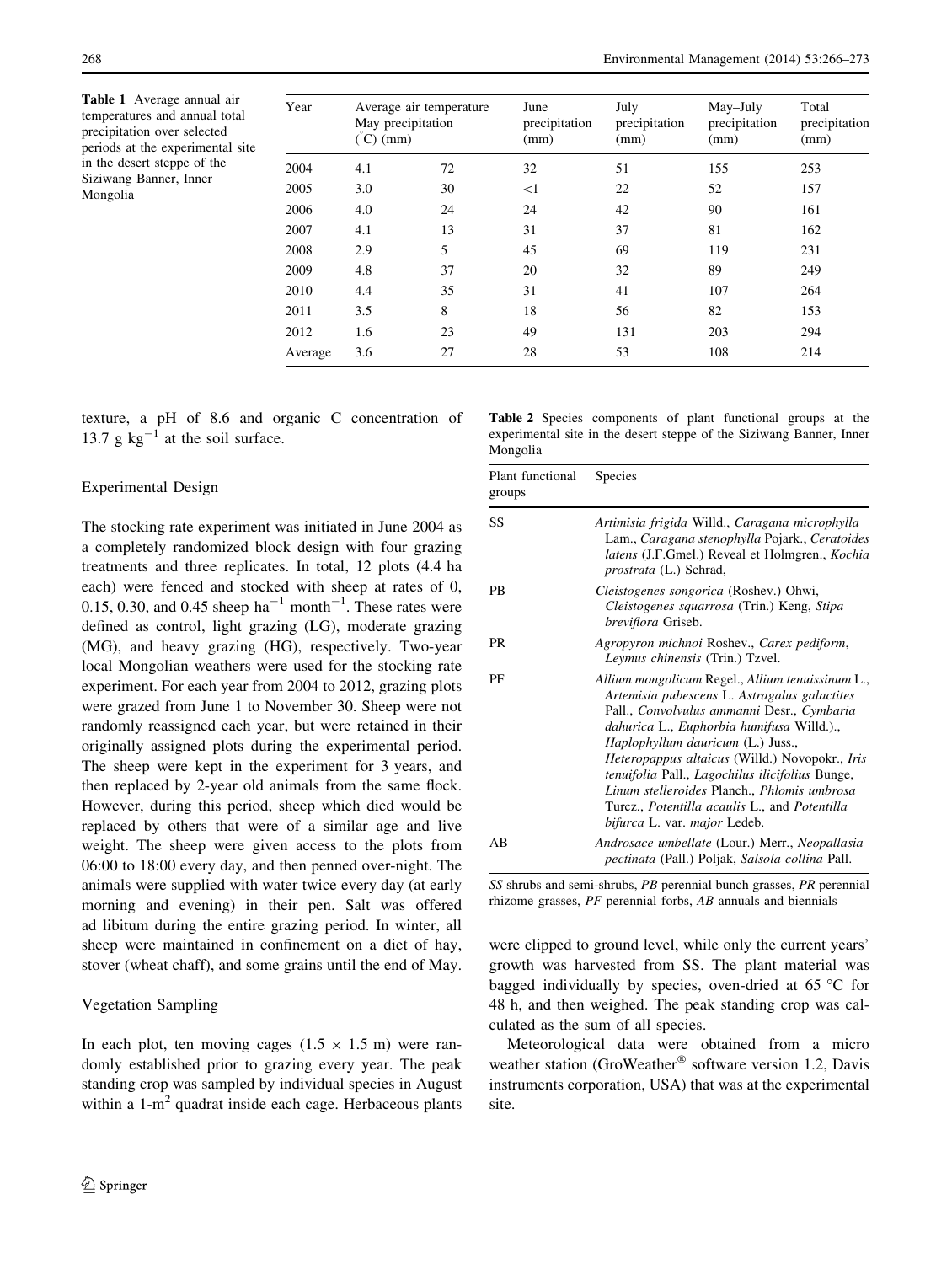#### Statistical Analysis

All data on plant community productivity were analyzed as a completely randomized block design according to the MIXED procedure. Analysis of variance (ANOVA) and general linear model were performed with SAS (SAS Institute 2008). The coefficient of variation (CVs) for peak standing crop across all experimental years was calculated as: (standard deviation/mean)  $\times$  100. Pearson correlations were used to analyze potential trends among PFGs (% of standing crop) (PROC CORR, SAS Institute Inc. 2008).

The significance of peak standing crop and their CVs for each stocking rate treatment was examined to determine their ecosystem stability. The residuals of all analyses were tested for normality using the UNIVARIATE procedure of SAS (SAS Institute 2008). Where necessary, the data were transformed using the logarithmic transformation. The effects of stocking rate, year and their interactions on the standing crop of species, PFGs, and CVs were examined with analysis of variance using with the MIXED model (PROC MIXED, SAS Institute Inc. 2008). Stocking rate, year, and their interactions were fixed effects, while replication and replication  $\times$  stocking rate were random effects. When treatment effects were significant ( $P < 0.05$ ), the means were separated using the least significant difference (LSD) test of the LSMEANS procedure (SAS Institute Inc. 2008).

We sorted all species according to their proportion  $(\%)$ of standing crop, which defined their species rank from 1 (highest). We then selected the seven highest-ranking species to establish the relationship between species rank and their CVs for each grazing treatment. These seven species accounted for more than 90 % of the total aboveground biomass.

#### Results

Relationship Between Peak Standing Crop and Precipitation

During the experimental period, the precipitation amounts varied considerably from 2004 to 2012. The May–July precipitation was 4-fold higher in 2012 with 203 mm than in 2005 when it was 52 mm (Table [1](#page-2-0)). May–July precipitation explained at least 76 % of the variation in peak standing crop across different stocking rates and all years (Fig. 1). The community biomass production was significantly greater in 2004, 2008, and 2012 than in the other years when precipitation from May to July was greater than the average precipitation over the experimental period.

Effect of Stocking Rate on Peak Standing Crop

Stocking rate, year, and their interaction affected ( $P < 0.05$ ) the 9 year average peak standing crop. Peak standing crop in the control, LG, MG, and HG treatments were  $1056 > 801 > 698 > 630$  kg ha<sup>-1</sup>, respectively. These represents a 40 % reduction from the control to the HG treatment (Fig. [2](#page-4-0)).

Effect of Stocking Rate and Year on Plant Functional Groups

The proportion (% of total dry matter) of perennial bunchgrasses (PB), SS, and PF were affected ( $P < 0.05$ ) by both the stocking rate and year. PBs had the greatest proportion (39.5 %), while SS were the second greatest (36.8 %). As stocking rate increased, the proportion of PB

Fig. 1 Relationship between peak standing crop (kg ha<sup>-1</sup>, Mean  $\pm$  SE) and May-July precipitation (mm) for different stocking rate of desert steppe in Inner Mongolia

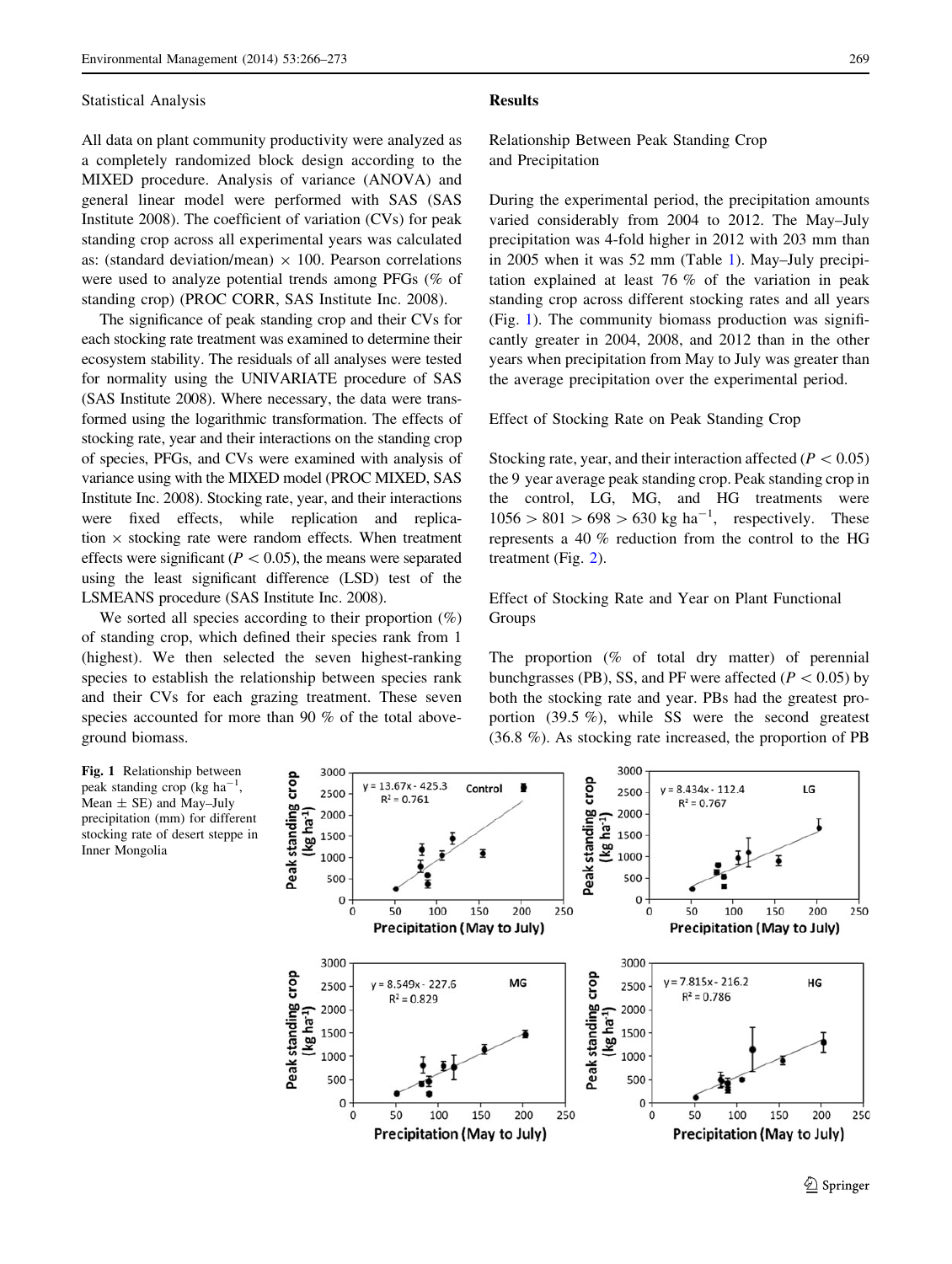<span id="page-4-0"></span>Fig. 2 The standing crop  $(\text{kg} \text{ ha}^{-1}, \text{mean} \pm \text{SE})$  in different stocking rate of different year and annual precipitation (mm) of different year on the desert steppe in Inner Mongolia



Table 3 Community and the functional groups (shrubs and semi shrubs, perennial grasses, perennial rhizome grasses, perennial forbs, and annuals and biennials) standing crop and proportions in different stocking rates (SR) during the grazing period at the experimental site in the desert steppe of the Siziwang Banner, Inner Mongolia

| Stocking rate        | Peak standing crop                 |                    |         |           |         |        | Peak standing crop proportion <sup>b</sup> |                   |        |                   |        |
|----------------------|------------------------------------|--------------------|---------|-----------|---------|--------|--------------------------------------------|-------------------|--------|-------------------|--------|
|                      | Community                          | SS                 | PB      | <b>PR</b> | PF      | AB     | SS                                         | PB                | PR     | PF                | AB     |
|                      | $kg$ ha <sup><math>-1</math></sup> |                    |         |           |         |        | $\%$                                       |                   |        |                   |        |
| Control <sup>a</sup> | 1056.0 $a^{c}$                     | 440.0a             | 278.1 a | 3.2a      | 193.2 a | 141.6a | 42.3a                                      | 29.3c             | 0.3a   | 17.0a             | 11.1a  |
| LG                   | 801.1 <sub>b</sub>                 | 295.8 <sub>b</sub> | 301.6a  | 2.8a      | 85.7 b  | 115.1a | 39.8 a                                     | 37.0 <sub>b</sub> | 0.5a   | 8.6 b             | 11.5a  |
| MG                   | 698.3 bc                           | $240.0$ bc         | 334.1 a | 3.2a      | 54.2 b  | 66.8 a | $35.2$ ab                                  | 44.4 a            | 0.4a   | 8.4 b             | 9.0a   |
| HG                   | 630.3c                             | 164.5c             | 282.5 a | 1.4a      | 55.8 b  | 126.0a | 30.0 <sub>b</sub>                          | 47.4a             | 0.2a   | 10.3 <sub>b</sub> | 10.6a  |
| Mean                 | 796.4                              | 285.1              | 299.1   | 26.6      | 97.2    | 112.4  | 36.8                                       | 39.5              | 0.3    | 11.1              | 10.6   |
| SEm                  | 49.2                               | 26.7               | 25.1    | 1.1       | 18.2    | 32.3   | 2.6                                        | 2.6               | 0.1    | 1.1               | 1.8    |
| Effects              |                                    |                    |         |           |         |        |                                            |                   |        |                   |        |
| Stocking rate (SR)   | < 0.01                             | < 0.01             | 0.40    | 0.62      | < 0.01  | 0.43   | 0.01                                       | < 0.01            | 0.52   | < 0.01            | 0.78   |
| Year $(Y)$           | < 0.01                             | < 0.01             | < 0.01  | < 0.01    | < 0.01  | < 0.01 | < 0.01                                     | < 0.01            | < 0.01 | < 0.01            | < 0.01 |
| $SR \times Y$        | 0.03                               | 0.02               | 0.14    | 0.35      | < 0.01  | 0.10   | 0.32                                       | < 0.01            | 0.64   | 0.49              | 0.64   |

SS shrubs and semi-shrubs, PB perennial bunch grasses, PR perennial rhizome grasses, PF perennial forbs, AB annuals and biennials

<sup>a</sup> Control, LG, MG and HG represent the control, light stocking rate, moderate stocking rate and heavy stocking rate, respectively

<sup>b</sup> The peak standing crop proportion of the total is calculated as average of the proportions each year over study year

 $\degree$  Different letters in a column indicate significant difference in different stocking rates ( $P < 0.05$ )

increased  $(P < 0.05)$ , while SS and PF decreased  $(P<0.05)$  in the plant community (Table 3). Moreover, there were significant  $(P < 0.05)$  negative correlations between the percentage of PB and SS and PR and AB as well as a positive correlation between the percentage of PB and AB ( $P < 0.05$ ; Table [4](#page-5-0)).

CVs at community (CVcomm), PFGs (CVPFG ) and species level (CVsp)

Stocking rate had no effect ( $P > 0.05$ ) on the community level coefficient of variation ( $CV_{comm}$ ) (Table [5\)](#page-5-0). An increase in the stocking rate resulted in a decrease ( $P < 0.05$ ) the CV<sub>PFG</sub> of PBs (Table [5\)](#page-5-0) and no effect ( $P > 0.05$ ) on PFs, SSs, PRs, and ABs (Table [5](#page-5-0)), although the CV<sub>PFG</sub> of PFs tended ( $P = 0.07$ ) to increase with grazing.

Stocking rate affected ( $P < 0.05$ ) the CV<sub>sp</sub> of C. songorica (Roshev.) Ohwi, C. ammannii Desr., K. prostrata (L.) Schrad and Neopallasia pectinata (Pall.) Poljak  $(P<0.05)$ . In general, increasing stocking rates resulted in a decrease in the  $CV_{sp}$  of C. songorica (Roshev.) Ohwi and, N. pectinata (Pall.) Poljak, and inconsistent response in C. ammannii Desr. and an increase in K. prostrata (L.) Schrad (Table [5](#page-5-0)). The  $CV_{sp}$  increased ( $P < 0.05$ ) with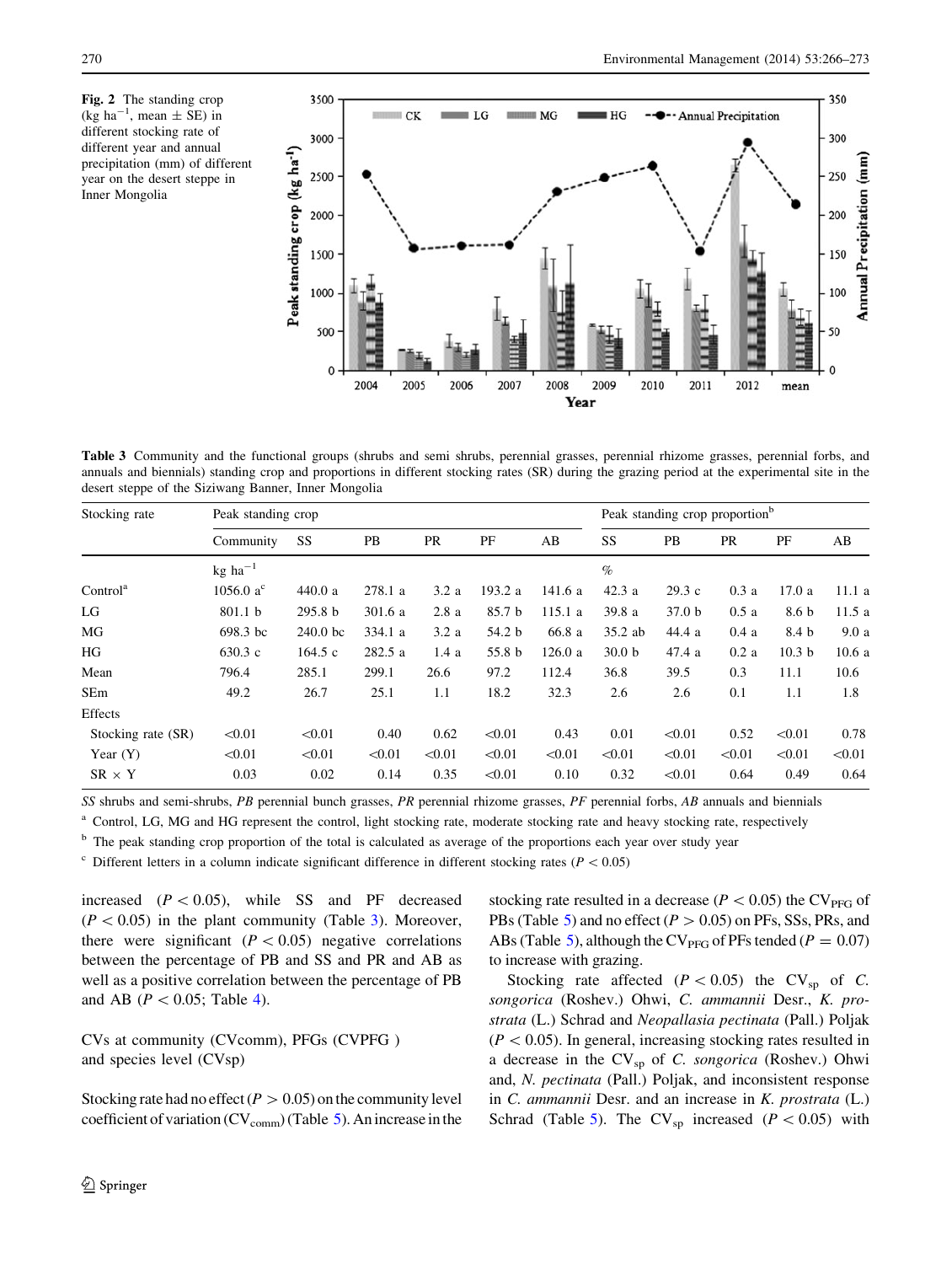<span id="page-5-0"></span>Table 4 The correlation coefficients for biomass as a proportion (%) of the total between different plant functional groups at the experimental site in the desert steppe of the Siziwang Banner, Inner Mongolia

| Plant<br>functional<br>group <sup>a</sup> | SS. | <b>PB</b>   | PR.         | РF                          | AВ                  |
|-------------------------------------------|-----|-------------|-------------|-----------------------------|---------------------|
| SS                                        |     | $-0.63632*$ |             | $0.64887* -0.1561 -0.32764$ |                     |
| <b>PB</b>                                 |     | 1           | $-0.46246*$ | $-0.24993$ $-0.4346*$       |                     |
| <b>PR</b>                                 |     |             |             |                             | $-0.27153 -0.10933$ |
| PF                                        |     |             |             | 1                           | 0.1317              |
| AB                                        |     |             |             |                             |                     |

SS shrubs and semi-shrubs, PB perennial bunch grasses, PR perennial rhizome grasses, PF perennial forbs, AB annuals and biennials

<sup>a</sup> Pearson correlation coefficient

 $* P < 0.05$ 

species rank, which is based on the inverse of species biomass. The slope in LG treatment was significant lower than other treatments ( $P < 0.05$ ) (Fig. [3\)](#page-6-0).

### **Discussion**

Standing crop and species composition on the desert steppe are influenced by stocking rate and exhibits high variability among years. This indicates that animal density is a key management variable influencing species diversity and composition (Hickman et al. [2004](#page-7-0)) and modified by annual precipitation, which is consistent with the previous findings in the Serengeti ecosystem (McNaughton [1985](#page-7-0)) and in Chihuahua Desert grasslands of New Mexico, USA (Esteban et al. [2008\)](#page-7-0). While precipitation is the climatic driving force for the standing crop of Steppe communities, the greatest anthropogenic disturbance threatening the sustainability of the desert steppe is inappropriate grazing by livestock.

In general, grazing reduces perennial grasses in grasslands (McIntyre and Lavorel [2001](#page-7-0)); however, we detected opposite trends with perennial bunch grasses increasing and shrubs and semi-shrubs decreasing in response to grazing. These unexpected results may be due to the differences in plant community components and/or the grazing preference of experimental animals. The plant communities in our study plots were typical of the desert steppe of Inner Mongolia and grazed by sheep, which prefer A. frigida to S. breviflora and C. songroca. Similar observations were also made in subtropical pastures (McIntyre and Lavorel [2001\)](#page-7-0), where perennial grasses were the more palatable and preferred species. The HG pressure on A. frigida resulted in a loss of vigor, competitive ability, and subsequent plant death, leading to gaps in

Table 5 Effect of stocking rates on community, plant functional groups (PFGs) and species level coefficients of variation (CVs, %) in standing crop among years at the experimental site in the desert steppe of the Siziwang Banner, Inner Mongolia

|                           | Control <sup>a</sup> | LG               | MG               | HG               | SE  | P      |
|---------------------------|----------------------|------------------|------------------|------------------|-----|--------|
| Community                 | $77a^b$              | 71 a             | 72a              | 76 a             | 7   | 0.89   |
| <b>PFGs</b>               |                      |                  |                  |                  |     |        |
| SS                        | 65 a                 | 79 a             | 100a             | 110a             | 20  | 0.42   |
| PB                        | 90 a                 | $73$ ab          | 63 <sub>b</sub>  | 61 <sub>b</sub>  | 7   | 0.03   |
| <b>PR</b>                 | 363 a                | 417 a            | 474 a            | 577 a            | 105 | 0.55   |
| PF                        | 102a                 | 137 a            | 127a             | 129a             | 8   | 0.07   |
| AB                        | 180 a                | 156 a            | 176 a            | 182 a            | 17  | 0.70   |
| Species                   |                      |                  |                  |                  |     |        |
| Stipa breviflora          | 128 a                | 99 a             | 98 a             | 95 a             | 8   | 0.07   |
| Artemisia<br>frigida      | 89 a                 | 101a             | 112 a            | 119 a            | 23  | 0.80   |
| Cleistogenes<br>songorica | 125a                 | $106$ ab         | 88 h             | 98 b             | 7   | 0.02   |
| Convolvulus<br>ammanni    | 776 a                | 507 <sub>b</sub> | 786 a            | 768 a            | 50  | 0.03   |
| Salsola collina           | 211a                 | 230a             | 231a             | 217a             | 25  | 0.92   |
| Neopallasia<br>pectinata  | 373 a                | 229 <sub>b</sub> | 264 b            | 276 <sub>b</sub> | 27  | 0.03   |
| Kochia<br>prostrata       | 193 <sub>b</sub>     | 184 b            | 255 <sub>b</sub> | 428a             | 34  | < 0.01 |

SS shrubs and semi-shrubs, PB perennial bunch grasses, PR perennial rhizome grasses, PF perennial forbs, AB annuals and biennials

Control, LG, MG and HG represent the control, light stocking rate, moderate stocking rate and heavy stocking rate, respectively

<sup>b</sup> Different letters in a row indicate significant difference in different stocking rates ( $P < 0.05$ )

the plant community. These gaps then provided more space and resource for other species or invaders. We found that perennial bunch grasses benefited from this compensatory effect. In addition, the compensatory effect contributed to the increased resistance to grazing and to the ecosystem stability of desert steppe.

Under our grazing treatments, the compensatory effects were consistently observed at the PFG level by the negative correlations among them. In particular, with increased stocking rate, the percentage of standing crop for perennial bunch grasses decreased and the variation in productivity increased, which is largely influenced by the presence of C. songroca, a  $C_4$  plant that is highly resistant to grazing (Holechek et al. [2004\)](#page-7-0). The decline of shrubs and semishrubs from 2004 to 2012, and the subsequent increase of the PFGs, confirm previous findings (Han [1998\)](#page-7-0) and illustrate compensatory effects among functional groups.

Grazing had no effect on production stability, thus illustrating the compensatory response of the species to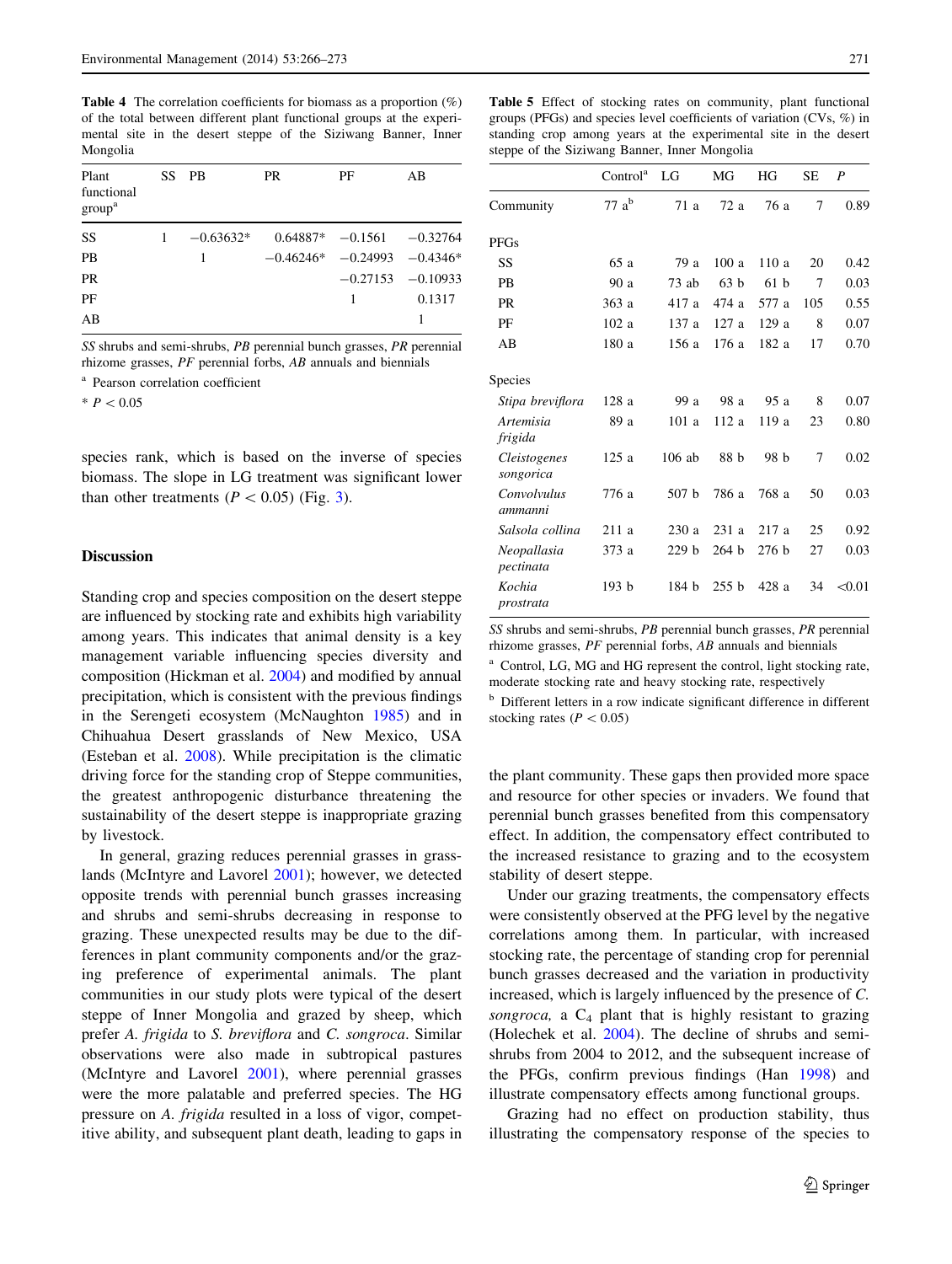<span id="page-6-0"></span>Fig. 3 The effect of species rank (1—highest; 7—lowest, according to their proportion of biomass relative to the total standing crop) on their coefficients of variation (CVs) for different stocking rates at the experimental site in the desert steppe of the Siziwang Banner, Inner Mongolia



variable stocking rates and grazing pressure on the desert steppe and its high level of resistance to grazing. However, the CVs at different PFGs and species were impacted by grazing. Most notable was the lower CV of perennial bunch grasses in the HG treatment, which supports the observation of their resistance to the grazing (Holechek et al. [2004\)](#page-7-0).

The standing crop fluctuations during the nine-year study was highly responsive to fluctuations of annual precipitation so that the stocking rate in drought condition plays a secondary role (Sternberg et al. [2000](#page-7-0)). Reoccurring drought is a major challenge in the desert steppe grasslands (Wang et al. [2007](#page-7-0)) as is unpredictable precipitation timing. In our study, the precipitation for the period from May to July played a more critical role in the standing crop than total annual precipitation, which has been already reported in a previous study (Wang et al. [2011\)](#page-7-0). Therefore, lower precipitation during those months would significantly decrease the standing crop as was observed in 2009 and 2010. The precipitation during the growth season was a key variable for the standing crop (Guo et al. [2006](#page-7-0)).

Ecosystem responses to spatial and temporal variations in rainfall are always greater in arid grasslands than other grasslands (Knapp et al. [2002](#page-7-0)). In our study, the proportion of annuals and biennials sharply increased in years of higher precipitation (2004, 2008 and 2012), which contributed to the greater variance in overall standing crop. Our results are thus consistent with the previous study that climatic fluctuations are related to typical steppe ecosystem stability (Bai et al. [2004\)](#page-7-0).

## Conclusion

The annual variation of precipitation from May to July explains most of the annual standing crop variability in desert steppe, which needs to be considered when managing grazing to achieve stability. A conservative stocking rate could achieve greater stability of livestock numbers. HG pressure can shift the composition of species and create a less stable system. However, we did not observe that because of a compensatory response among functional groups and possibly a treatment period that was too short to produce the conditions that reflect the HG pressure. From this perspective, a nine-year study is too short to elucidate the mechanisms of stocking rate, compensatory effect, and ecosystem stability. Long-term studies are required, which would not only provide more insights into plant community response and function in desert steppe, but also obtain key information for management and conservation of the grassland resource in Inner Mongolia.

Acknowledgments This study was supported by the National Nature Science Foundation of China (31260124, 31070413), The Specialized Research Fund for the Doctoral Program of Higher Education of China (20121515120015), Inner Mongolia Nature Science Foundation (2011BS0409), The National Commonwealth Project (201003019, 200903060), Cooperative foundation between China Agricultural University and Inner Mongolia Agricultural University (ZN201111), The National Technological Support Project (2012BAD13B02), The Ph.D. start-up fund of IMAU, The National Basic Research Development Program (973 Program, No. 2007CB106800), and a grant from Inner Mongolia Science and Technological Committee, China. The authors would like to thank